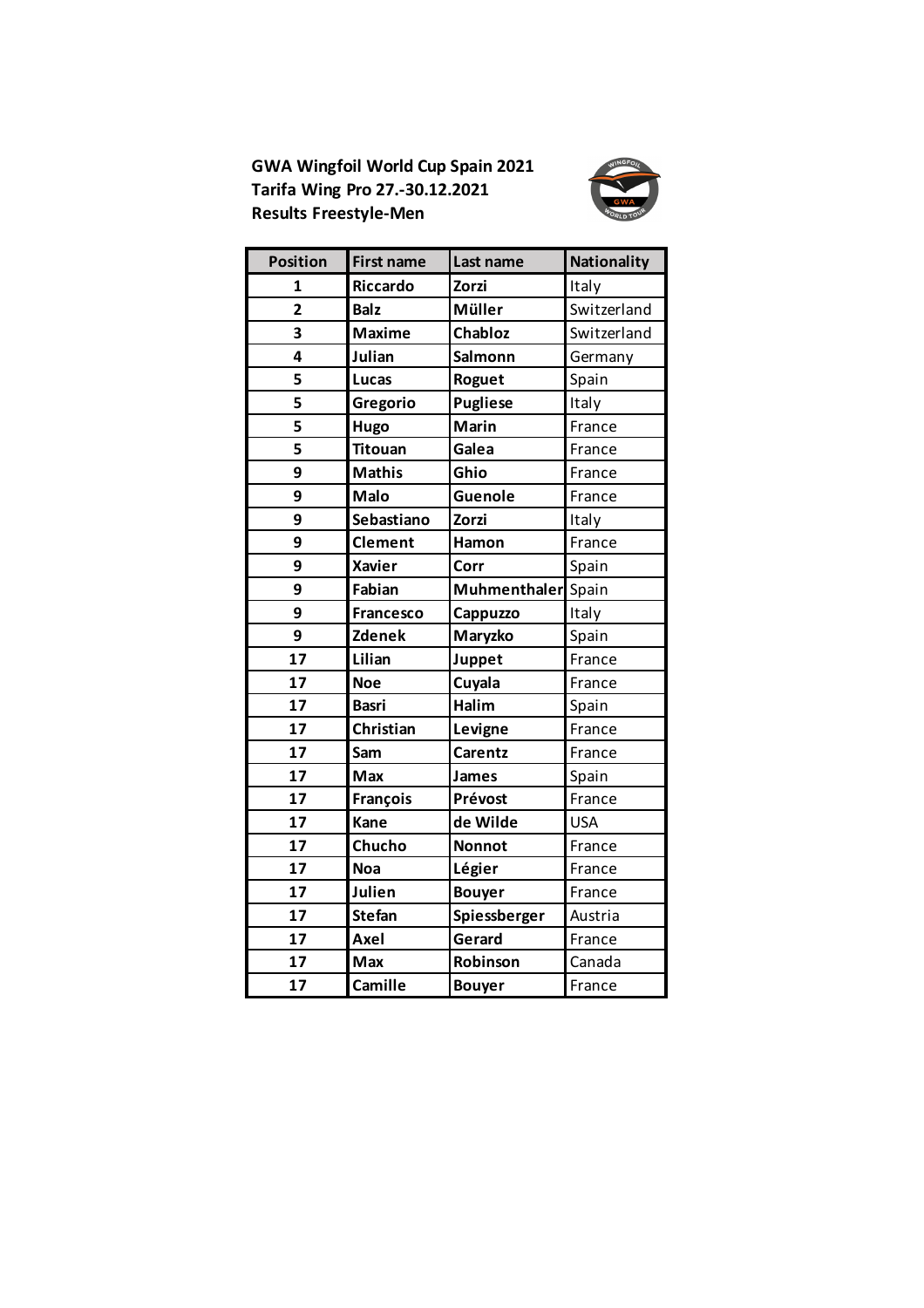**GWA Wingfoil World Cup Spain 2021 Tarifa Wing Pro 27.-30.12.2021 Results Freestyle-Women**



| <b>Position</b> | <b>First name</b> | Last name                | Nationality |
|-----------------|-------------------|--------------------------|-------------|
|                 | <b>Bowien</b>     | van der Linden           | Netherlands |
| $\overline{2}$  | <b>Olivia</b>     | Piana                    | France      |
| 3               | <b>Flora</b>      | Artzner                  | France      |
| 4               | <b>Orane</b>      | <b>Ceris</b>             | France      |
| 5               | <b>Nia</b>        | Suardiaz Munzinger Spain |             |
|                 | <b>Marie</b>      | <b>Dautruche</b>         | France      |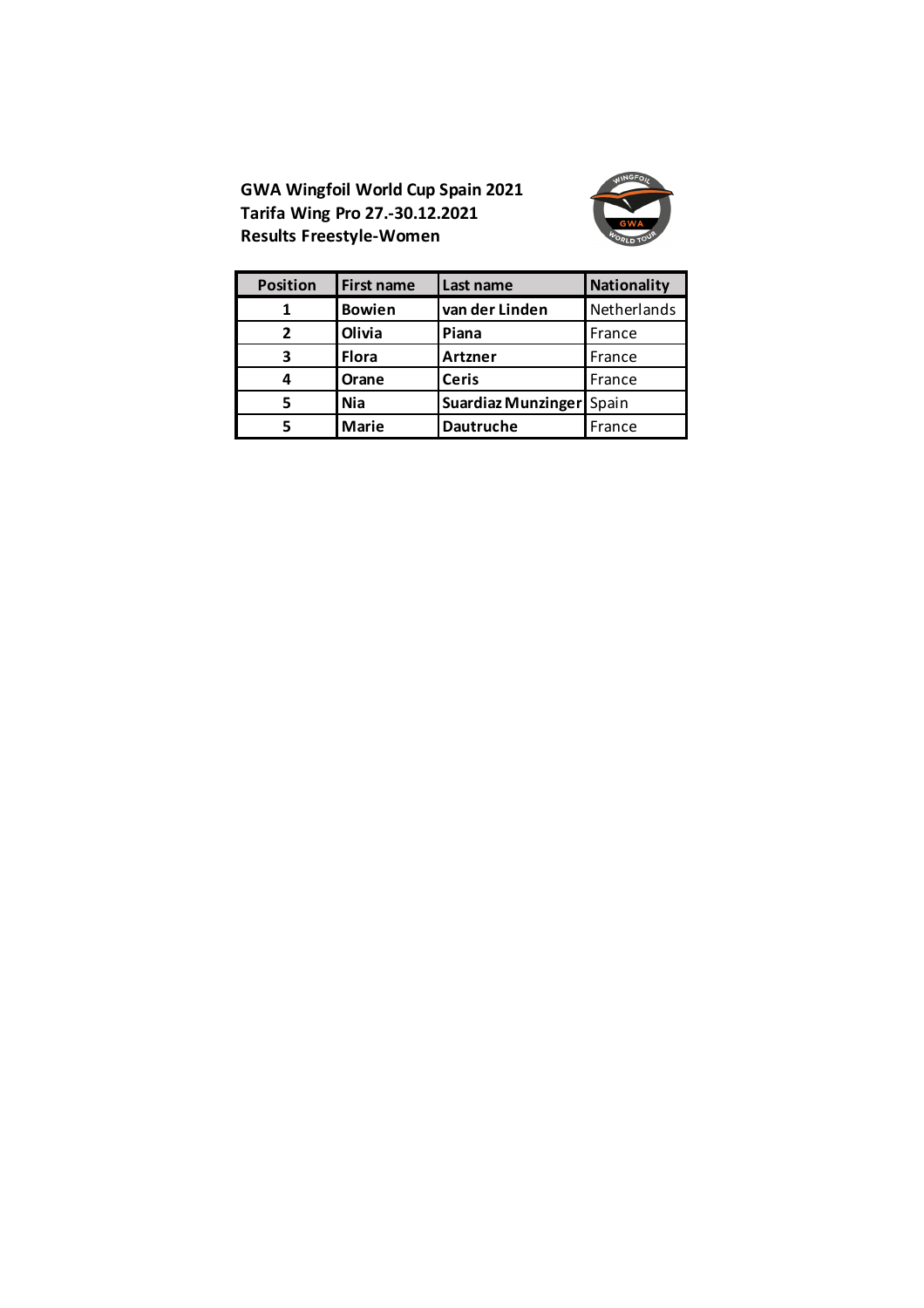**GWA Wingfoil World Cup Spain 2021 Tarifa Wing Pro 27.-30.12.2021 Results Race-Men**



| <b>Position</b> | <b>First name</b> | Last name       | <b>Nationality</b> |
|-----------------|-------------------|-----------------|--------------------|
| 1               | <b>Mathis</b>     | Ghio            | France             |
| 2               | <b>Francesco</b>  | Cappuzzo        | Italy              |
| 3               | <b>Maxime</b>     | Chabloz         | Switzerland        |
| 4               | <b>Titouan</b>    | Galea           | France             |
| 5               | <b>Balz</b>       | Müller          | Switzerland        |
| 6               | Gregorio          | <b>Pugliese</b> | Italy              |
| 7               | Julien            | <b>Bouyer</b>   | France             |
| 8               | Max               | Robinson        | Canada             |
| 9               | Alessandro        | <b>Tomasi</b>   | Italy              |
| 10              | <b>Thomas</b>     | Goyard          | France             |
| 11              | Camille           | <b>Bouyer</b>   | France             |
| 12              | <b>Nicolo</b>     | Spanu           | Italy              |
| 13              | Hugo              | <b>Marin</b>    | France             |
| 13              | <b>Malo</b>       | Guenole         | France             |
| 13              | Riccardo          | Zorzi           | Italy              |
| 13              | <b>Noe</b>        | Cuyala          | France             |
| 13              | Fabian            | Muhmenthaler    | Spain              |
| 13              | Kane              | de Wilde        | <b>USA</b>         |
| 19              | Chucho            | <b>Nonnot</b>   | France             |
| 19              | François          | Prévost         | France             |
| 19              | Matéo             | <b>Dussarps</b> | France             |
| 19              | Lilian            | Juppet          | France             |
| 19              | <b>Zdenek</b>     | Maryzko         | Czechia            |
| 19              | Julian            | Salmonn         | Germany            |
| 19              | <b>Noa</b>        | Légier          | France             |
| 19              | Sebastiano        | Zorzi           | Italy              |
| 19              | Axel              | Gerard          | France             |
| 19              | <b>Xavier</b>     | Corr            | Spain              |
| 19              | Clément           | <b>Hamon</b>    | France             |
| 19              | Sam               | Carentz         | France             |
| 19              | Paulo             | <b>Brunelli</b> | Italy              |
| 19              | Pedro             | Simó            | Spain              |
| 19              | Karim             | Chioua          | Netherlands        |
| 19              | Pierre            | Gloaguen        | France             |
| 19              | <b>Basri</b>      | Halim           | Spain              |